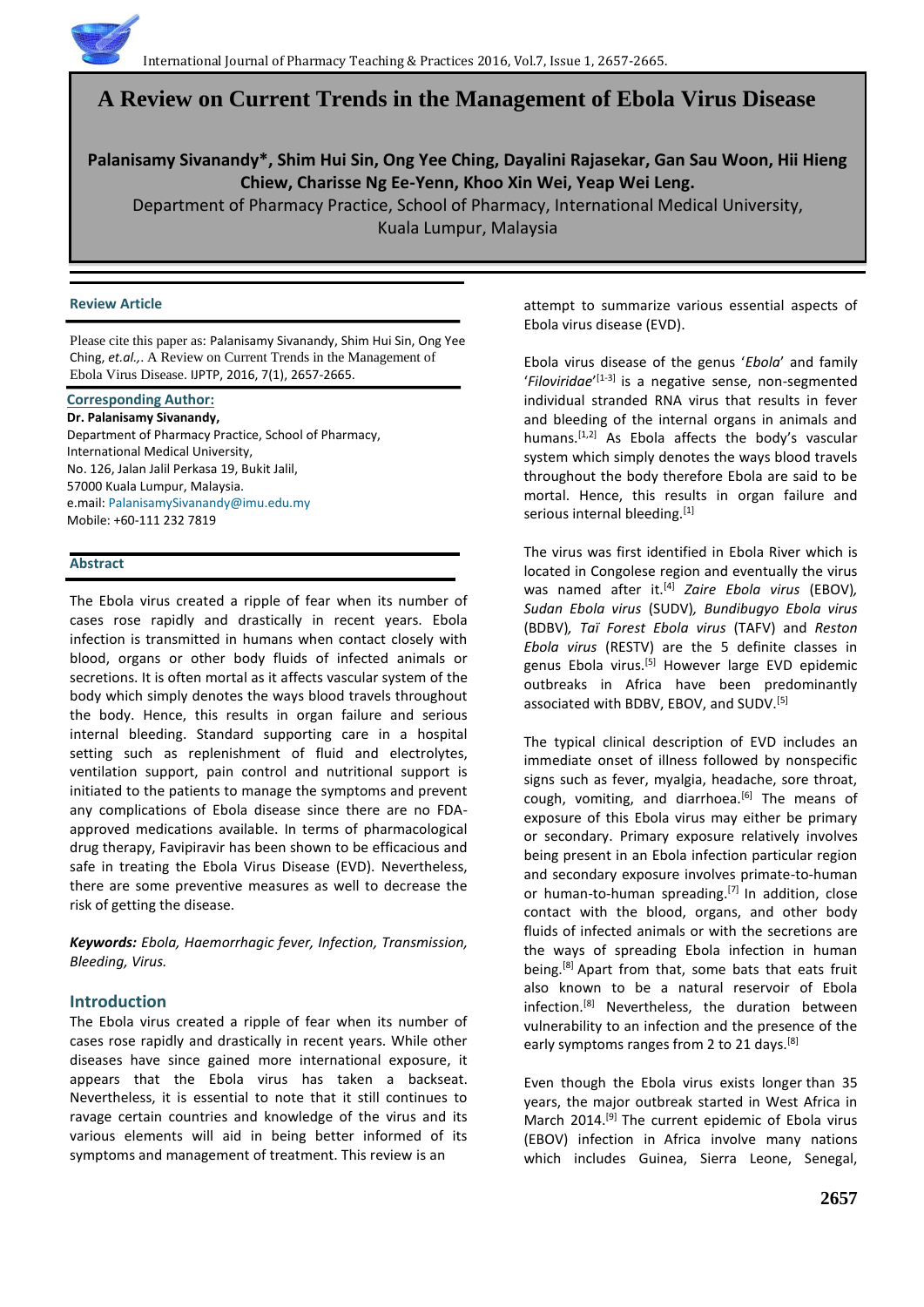Liberia, Democratic Republic of the Congo and Nigeria and has not end.<sup>[10]</sup> The overall prognosis for patients with Ebola virus infection is bad.<sup>[7]</sup> Nevertheless, people who live for 2 weeks usually make a gradual improvement.<sup>[7]</sup> Currently, no particular treatment is available that has shown effectiveness in the Ebola haemorrhagic fever (EHF) treatment, also there are no Ebola virus vaccines commercially available.[7]

#### **OUTBREAKS OF EVD**

In September 1976, Dr. Piot received two vials of blood while working in a lab at the Institute of Tropical Medicine in Antwerp, Belgium.[11] The vials contain blood of a Belgian nun whom working in Zaire and recently became seriously ill.<sup>[12]</sup> Upon microscopic examination, he found a gigantic worm like structure present in the blood sample. He suspect that the worm could be Marburg virus due to similar shape and size observed.<sup>[11,12]</sup> Subsequently, the blood sample was sent to the CDC lab in Atlanta for further examination and confirmed that the sample contained a brand new haemorrhagic virus.<sup>[12]</sup> After the revelation, Dr. Piot and several Belgian scientists were on a flight to Zaire to investigate the new virus.<sup>[11,12]</sup> In a village of Yambuku, the team finally decided to name the virus after a river, which called the Ebola virus disease (EVD).<sup>[11]</sup>

The first outbreak of EVD occurred in South Sudan, the areas affected is Nzara and Maridi. The virus strain found was *Sudan ebolavirus*. [13,14] At the similar time, a second outbreak occurred in 1976, the area affected is Yambuku village, Zaire where *Zaire ebolavirus* strain was identified<sup>[13]</sup> However, the reason for virus occurred simultaneously in two distant areas with virtually no contact between of the virus was still remain unknown.[12] In 1979, a recurrent outbreak of *Sudan ebolavirus* occurred in similar site of South Sudan affected in 1976.[15] An increase of 12% of fatality rate reported when compared with year 1976. [14,15]

From 1989 to 1992, a new species of ebolavirus, *Reston ebolavirus* was discovered and spread to three different country by importing infected monkey from the Philippines.<sup>[16-</sup> <sup>19]</sup> The areas affected are Virginia, Pennsylvania and Texas in USA, Sienna in Italy and export primate facility area in Philippines.[16-19] *Reston ebolavirus* caused a serious illness on non-human primate but not in human.<sup>[16,18]</sup> Workers and researchers who get infected with *Reston ebolavirus* did not show any symptom of EHF. [16,18]

In November 1994, another new strain of Ebola virus was discovered on a chimpanzee in Ivory Coast.<sup>[20]</sup> An ethologist performed an autopsy on the chimpanzee and get infected by this new strain of virus, *Tai Forest ebolavirus*. [20] The ethologist subsequently develops EHF and treated in Switzerland.[20] *Tai Forest ebolavirus* is a non-fatal infection in human but highly fatal in chimpanzee.[20]

After 15 years epidemiologic silence of *Zaire ebolavirus* since 1979, an re-emerged outbreak of *Zaire ebolavirus* happened in the end of 1994. It occurred in Mekouka, Andock, and Minkebe gold mine camps in Gabon. Initially, it was thought as yellow

fever, and finally recognize as *Zaire ebolavirus* in 1995. $[21]$  A 60% of fatality rate reported in this outbreak. In May 1995, another outbreak of *Zaire ebolavirus* occurred in Kikwit, Democratic Republic of the Congo (formerly Zaire).<sup>[22]</sup> The fatality rate reported is 81%, which is similar to the epidemic happen in 1976. $^{[13,22]}$  The outbreak was rapidly terminated by health education efforts and used of barrier-nursing techniques.<sup>[22]</sup> Subsequently, two outbreaks of *Zaire ebolavirus* occurred in Gabon on different time length, January 1996 to April 1996 and July 1996 to January 1997. It happened in Mayibout and Booue area respectively. The fatality rate reported in both areas exceed 50%.<sup>[21]</sup>

From 2000 to 2001, an outbreak of *Sudan ebolavirus* occurred in Gulu, Masindi and Mbarara districts of Uganda.[23] A 53% of fatality rate reported and the outbreak resolved in February of 2001 as Uganda declared free of EHF at that time.<sup>[24]</sup> From October 2001 to December 2003, there were total of four outbreaks of *Zaire ebolavirus* occurred in both Republic of Congo and Gabon.[25-27] The fatality rate reported of these four outbreaks is greater than 75%.[25-27] In addition, the symptoms of EHF is first known in the Republic of Congo.[25]

In 2004, an outbreak of *Sudan ebolavirus* occurred in Yambio County of southern Sudan. It is a minor outbreak of 17 human cases, but a fatality rate of 41% reported.[28] In 2007, another outbreak of *Zaire ebolavirus* occurred in Kasai Occidental Province, Democratic Republic of Congo. In contrast, it is a large outbreak of 264 human cases and higher fatality rate of 71% reported.<sup>[29]</sup>

In December 2007, a new strain of Ebola virus discovered which contribute to the fifth species of Ebola virus, *Bundigyo ebolavirus*. This outbreak occurred in Bundibugyo District in western Uganda and a fatality rate of 25% reported.<sup>[30]</sup> After approximate 5 years silence epidemic of *Bundigyo ebolavirus*, it re-emerged in June 2012 in the Democratic Republic of Congo and reported to increase by 11.1% of fatality rate when compared to 2007.[30, 31]

From March 2014 to present, the outbreak of Ebola virus is the most serious outbreak with high fatality rate in the West Africa. The country affected are Guinea, Sierra Leone and Liberia. Guinea was the first country reported on  $21^{st}$  March 2014. The first case was found to be the death of a child in Gueckedou on December 6th, 2013.<sup>[24]</sup> There were estimate of 28602 numbers of human cases and 11301 of death numbers among these cases reported. This number of cases and death is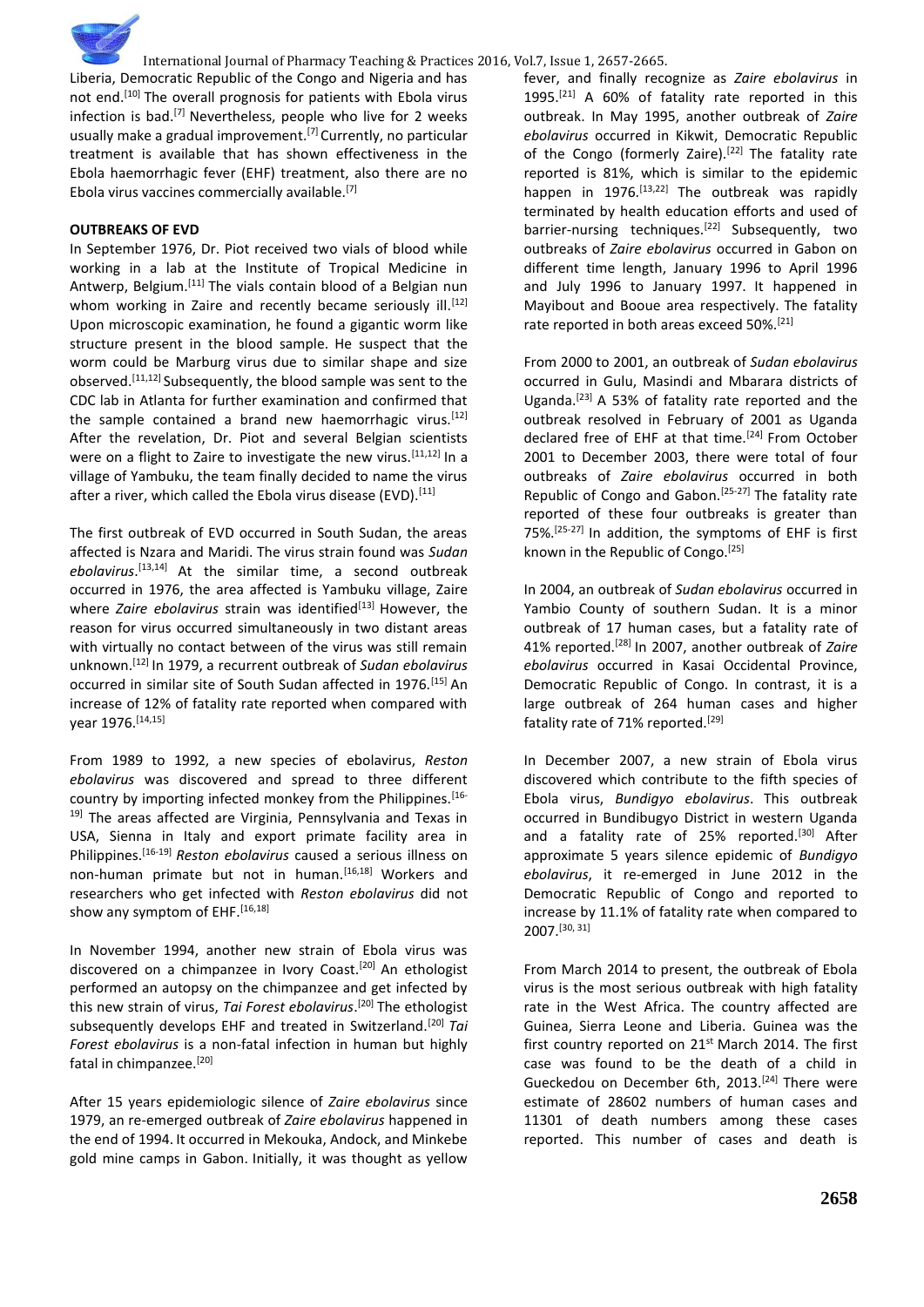International Journal of Pharmacy Teaching & Practices 2016, Vol.7, Issue 1, 2657-2665. outweigh the sum of all the previous outbreak and contribute an Ebola crisis to the west Africa.<sup>[24]</sup> **PATHOPHYSIOLOGY**

## **EPIDEMICS**

The first appearance of EVD in Nzara, a South Sudan's town in which local cotton factory workers were affected. It was becoming the source of transmission upon the referral to the Hospital of Maridi.[32,33] Nosocomial transmission served as the mode of exposure of Ebola virus to the hospital stuff.<sup>[34]</sup> Within four weeks, 220 cases were reported with 41 death.<sup>[34]</sup> By the end of outbreak in November, a total of 284 cases were recorded with 53% fatality rates.<sup>[34,35]</sup>

Zaire outbreak, the concurrent occurrence of EVD in 1976 affects Yambuku hospital. It is about 800 km from Nzara.<sup>[36]</sup> There were 318 cases reported and caused 88% fatality rates.[35]The source of infections were similar as Sudan outbreak, the nosocomial transmission where 27 % of the cases were receiving non-sterilize injection at the Yambuku hospital.[34,35]

The virus strain were therefore known as the Zaire and Sudan Strain.<sup>[3]</sup>Indeed, the outbreaks continued to spread in the central Africa and with more than 20 documented outbreaks prior to the 2014 Africa outbreaks.<sup>[34]</sup> From 1994 to 1997 there are reported several EVD in Gabon and Zaire and, Taï Forest ebolavirus (TAFV) was identified.<sup>[34,36]</sup> This was the only human Ebola infection cases in west Africa before the epidemic in 2014.[34]

Gulu district of northern Uganda was the largest outbreak before 2014 epidemic.<sup>[34,35]</sup> It was spreading to the nearby district with secondary transmission as of hospitalization and burial attendee of sufferers.<sup>[34,37]</sup> The outbreak spread to another hospital which is 150km apart when patient was transferred.[34] Sudan and Zaire were the identified viral strains and by the end of outbreaks there were reported cases of 425 with 224 deaths.[37] Meanwhile, in 2007*, Bundiuygiyo strain* was emerged and reported in Bundiuygiyo district with 147 cases.[35,36]

In 2014, EVD was caught in the eyes of the world because it caused the most serious outbreaks with highest fatality rate.<sup>[33]</sup> In the end of December 2014, the recorded infections was 20,171 with 7890 deaths among Guinea, Sierra Leone and Liberia.<sup>[35]</sup> Guinea was the first reported country 59% fatality rates.<sup>[34]</sup> Family members and health care workers were infected as of direct exposure.[34,35] This serve as the amplifier of the virus to the districts of Guinea. Indeed, spreading to the nearby countries, Sierra Leone and Liberia with case reported on March and May respectively.<sup>[35]</sup> It became the largest reported outbreaks by the middle of June with 103 reported cases more in comparison to the Uganda outbreak in 2000.[34,35] By early August, there were 1848 cases and 1013 deaths as all districts of these countries were infected.<sup>[35]</sup> WHO therefore declared this epidemic as international concern to public health emergency.<sup>[37]</sup>

Ebola virus is a filovirus comprising of enveloped particle with negative stranded, non-segmented RNA molecule.<sup>[3]</sup> Ebola virus enters the host via mucosal surfaces or percutaneous route.[38,39] At the entry site into the body, Ebola virus selectively targets macrophages and dendritic cells, which both are essential in acquired and innate immunity in human.<sup>[40-42]</sup> Destruction of these cells causes incapability of mounting a sufficient immune response to the virus.[40]

When the infection is in the early phase, an adaptive mechanism is activated for the inhibition of human's immune system while allowing virus dissemination throughout the entire body.<sup>[40]</sup> The infected mobile dendritic cells and macrophages serve as a vehicle, carrying the virus to the regional lymph nodes through the lymphatic system where further replication occurs.[38,40,41,43] From lymph nodes, the virus travels via several routes which are the lymphatic channels and blood stream, reaching a variety of organ systems and in turn to the entire body.[39] Once the virus is spread to the liver, it will progress to hepatocellular necrosis, leading to a reduction in the levels of coagulation factors, resulting in haematological events such as reduced platelet production, abnormal clotting and increased bleeding.[38, 43]

Ebola virus is protected from the host interferon (IFN) response. This is because of its encoded VP24 and VP35 proteins.<sup>[44]</sup> The efficient reproductive replication of Ebola virus is due to its ability to inhibit the production of type 1 IFN and also signalling by the action of proteins such as VP24 and VP35 proteins.[45] This inhibition not only revoke an important early response of the immune system anti-viral arm but also hyper-inflammatory cytokine responses. Subsequently, resulting in an enhanced replication of the virus and a widespread throughout multiple tissues.[45]

In fact, monocytes and macrophages direct infection leads to release of inflammation related cytokines. In addition, the presence of fever due to cell damage and the host immune response to the virus.<sup>[42]</sup> This infection of the macrophages leads to the expression of tissue factor on their cell surface which then the coagulation cascade is activated resulting in a consumptive coagulopathy, which is also known as disseminated intravascular coagulation (DIC).<sup>[38]</sup> DIC is induced, as evidenced by thrombocytopenia. decreased protein concentrations, generation of fibrin degradation byproducts and depletion of clotting factors. As a result, there are blockages in small blood vessels due to the widespread deposition of microthrombi subsequently leads to extensive hypoxemic infarcts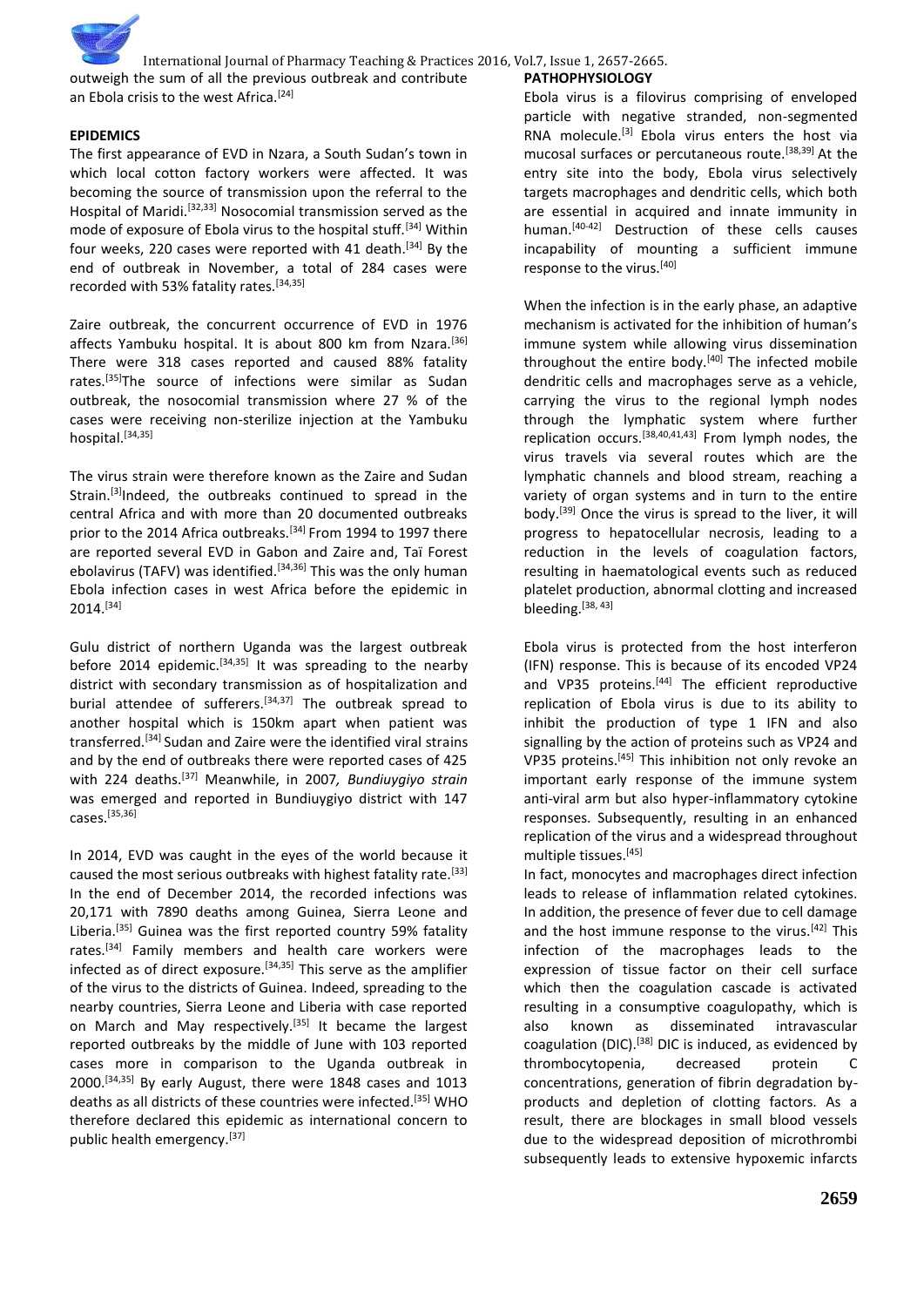in affected tissues in organs such as spleen, liver and kidneys.<sup>[45]</sup>

In addition, the rapid replication of Ebola virus in macrophages and monocytes causes a substantial release of reactive oxygen species (ROS) and pro-inflammatory cytokines which results in a few conditions such as disseminated intravascular coagulation, endothelial cell dysfunction and vasomotor collapse.[44] Furthermore, Ebola virus does not infect lymphocytes directly but causes lymphocytes to undergo apoptosis at a high rate.<sup>[38]</sup> This apoptosis and the infected antigen presenting dendritic cells cause impairment to the adaptive immunity development and Ebola specific CD8<sup>+</sup> and CD4<sup>+</sup> T cells where these cells provide protection to the host from Ebola virus infection.<sup>[44]</sup> As a result, this impairment further weakens the host immune system.<sup>[38]</sup> Ultimately, the combination of inflammatory factors, virus-induced impairment and cell damages causes the host immune system to be overwhelmed and consequently leading to death.<sup>[39]</sup>

#### **SIGN AND SYMPTOMS**

Patients infected will generally have abrupt onset of fever typically 8 to12 days (incubation period has a mean of 9 to 11 days).[46] Initial signs and symptoms are nonspecific which include elevated body temperature and malaise.<sup>[46]</sup> In the early course of the disease, EVD is often confused with other infectious diseases including typhoid fever, malaria, and bacterial infections (for example, pneumonia).<sup>[46]</sup>

After about 5 days of illness, patients can progress from initial nonspecific symptoms to gastrointestinal symptoms which includes severe watery diarrhoea (up to 10 litres per day), abdominal pain, nausea and vomiting.<sup>[46]</sup> The other symptoms including shortness of breath, chest pain, headache and confusion might develop. Conjunctival infection and incidence of hiccups have also been reported.<sup>[47]</sup>

The incidence of haemorrhages can be severe but this is only present in less than half of patients. Bleeding usually manifest later this is commonly manifested as blood in the stool (6 percent), ecchymosis, petechiae, oozing from venepuncture sites and mucosal haemorrhage.<sup>[48]</sup>

Macropapular rash is also observed by day 5-7 of illness and this is associated with varying severity of erythema. This is a valuable differential diagnostic feature for EBV and this is followed by desquamation in survivors.<sup>[48]</sup> The signs and symptoms reported from West Africa include: fatigue (76%), fever (87%), diarrhoea (66%), vomiting (68%), and a loss of appetite  $(65%)$ .  $[46]$ 

A more severe clinical signs early during infection is usually observed in patients with fatal disease.<sup>[46]</sup> These patients will die typically between days 6 and 16 of complications due to multiorgan failure and septic shock (mean of 7.5 days from onset of symptom to death). Some patients may have fever for days in nonfatal cases and typically around day 6, the conditions will improve<sup>[46]</sup> when humoral antibody respond is noted.[48] Patients who survive have a prolonged convalescence. Women may experience spontaneous miscarriages. There is also clinical findings that shows a high death rate for children of mothers who are infected.[48]

## **DIAGNOSIS**

Ebola virus is detected in blood only after onset of symptoms, accompany with the rise in circulating virus in patient's body. After symptoms start, the virus may take up to 3 days to reach detectable levels.[47]

The diagnosis of Ebola virus is carried out in two ways. This involves detection of viral particles and measurement of host-specific immune responses to infection in infected individuals.<sup>[48]</sup> Acute infection is diagnosed by using primary assays which are RT-PCR and antigen detection ELISA. Nucleic acid and antigen can be detected from day 3 up to 7–16 days in patient's blood after onset of symptoms.<sup>[48]</sup>

The most commonly used assays for antibody detection are IgM capture ELISA and direct IgG and IgM ELISAs.<sup>[48]</sup> IgM antibodies can appear as early as 2 days after symptoms start and disappear between 30 and 168 days after the infection. Between day 6 and 18, IgG-specific antibodies will develop after onset of disease and it will persist for many years. A rising IgG titre or IgM constitutes for a strong presumptive diagnosis; while recent infection is indicated by increasing IgG titres, decreasing IgM or both in successive paired serum samples.<sup>[48]</sup>

# **MANAGEMENT**

Currently, there are no FDA-approved medications available to cure the EVD or for post-exposure prophylaxis in person who have been exposed to the virus but not yet become ill.<sup>[49, 50]</sup> Hence, standard supporting care in a hospital setting such as replenishment of fluid and electrolytes, ventilation support, pain control and nutritional support is initiated to the patients to manage the symptoms and prevent any complications of Ebola disease.<sup>[24,</sup> <sup>50]</sup> Since the survivors from Ebola outbreak are able to produce infectious virions for prolonged duration, strict barrier isolation is required throughout the illness.<sup>[51, 52]</sup> All healthcare personnel must apply the appropriate personal protective equipment, including wearing surgical mask and gloves. $[24]$  A infected mother's breast milk should not use to feed to her child as well.<sup>[51]</sup>

Patients often experience dehydration and hypovolemic shock due to high frequency of vomiting and diarrhoea, where this is responsible for the high mortality rate in Ebola outbreaks.<sup>[53]</sup> Monitoring of body temperature, blood pressure, respiratory rate and fluid input/output are essential,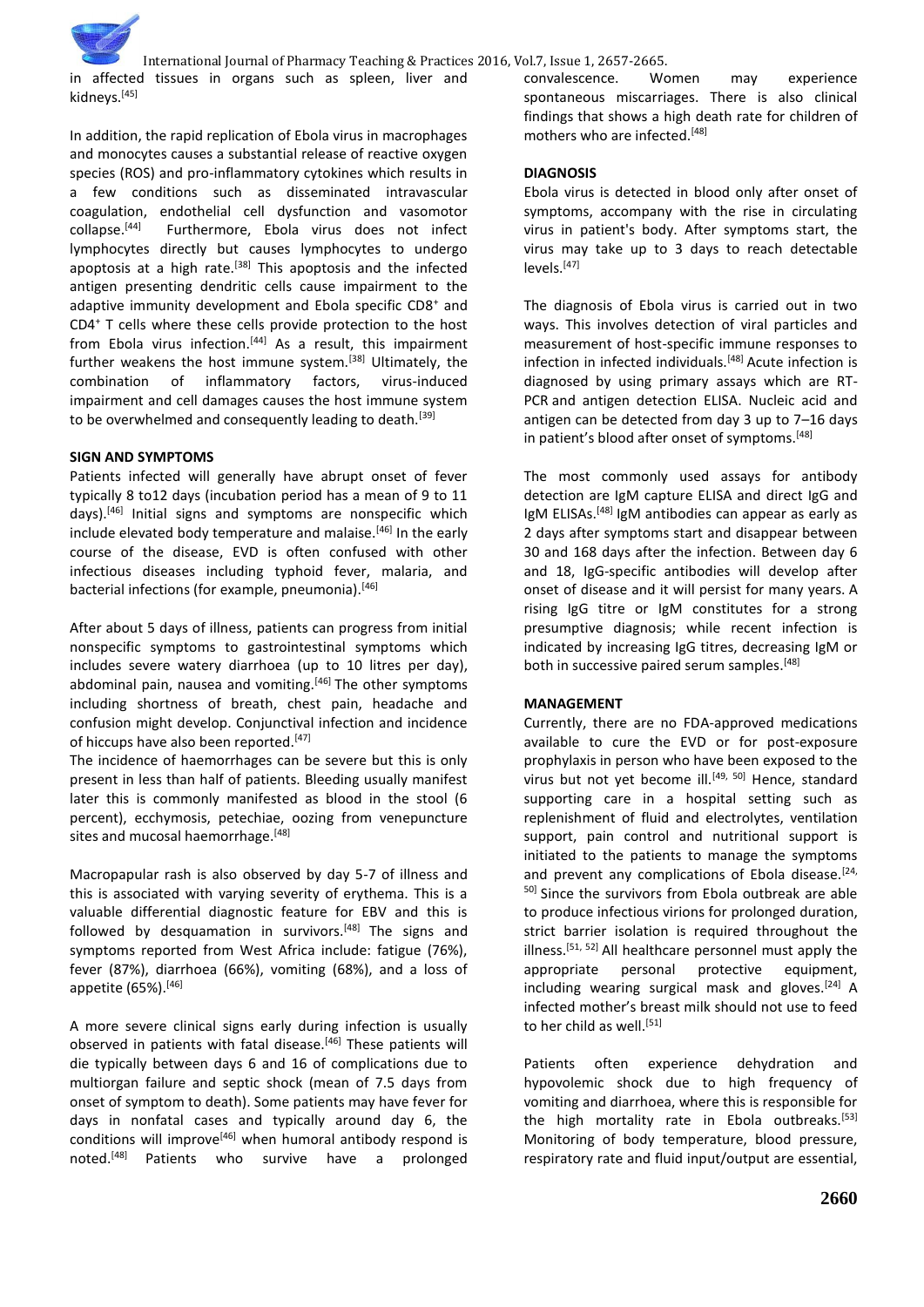yet it is difficult in resource-poor setting.<sup>[51, 53]</sup> Therefore, in these setting, when crystalloid or colloid solution (e.g., 0.9% sodium chloride solution) is given intravenously to a patient, a few of critical measurement such as urine frequency, colour, along with the evaluation of skin turgor is assist in guiding volume replenishment.<sup>[50, 53]</sup> In severe cases, the volume of fluid replacement can be up to 10L/day.<sup>[53]</sup> However, intravenous fluid therapy should be monitored closely as aggressive fluid resuscitation can contribute to the development of pulmonary oedema.<sup>[50]</sup> Ventilation support is an optimal option once the patient has establishes respiratory failure with pulmonary oedema.<sup>[50]</sup>

In addition, symptomatic management is necessary to relieve the patients from fever and pain; nausea and vomiting; and diarrhoea.[52] Paracetamol and opioid analgesics (e.g., morphine) is the first line agent to treat fever and pain respectively. Non-steroidal anti-inflammatory (NSAIDs) drugs are not recommended in pain management as the risk of bleeding could be increased.<sup>[24, 50, 51]</sup>

Nutrition is complicated by the patient's nausea, vomiting, and diarrhoea. Good hydration is to be ensured with good amount of protein supplement.<sup>[51]</sup> Oral or intravenous anti-emetics (e.g., ondansetron, metoclopramide) is administrated to the patient to control the severity and frequency of vomiting. While Anti-motility agents (e.g. [loperamide\)](http://www.uptodate.com/contents/loperamide-drug-information?source=see_link) is used to control diarrhoea, and decrease fluid and electrolyte losses.<sup>[50, 52]</sup> The recovery from Ebola requires months, and delays might be expected before normal activities can be resumed completely. The virus will present continuously for few weeks even after the resolution of clinical sickness.<sup>[51]</sup>

However, in March 2014, when there is a large outbreak in West Africa, a number of potential pre-existing medicines were consider for re-purposing to treat Ebola, including antiviral and monoclonal antibody, which had demonstrated efficacy with promising in-vitro activity against the virus family Filoviridae.<sup>[50, 54]</sup> Attention is focusing on the existing drugs as they were readily available in the market, and their characteristic and safety was known.[50]

The first clinical trial of experimental Ebola drugs, ZMapp was launched in year 2015 to obtain it's efficacy and safety data, cooperated with the Liberian government, the National Institute of Allergy and Infectious Diseases (NIAID).[55,56] ZMapp is a combination of three specific humanised mice monoclonal antibodies.<sup>[54]</sup> It is designed to arrest the progression of EVD within the body by targeting the glycoprotein presents on the surface of Ebola virus.[50, 51] These monoclonal antibodies are manufactured in tobacco plants. Tobacco is an ideal plant for the development of antibodies as it can grow rapidly in a less expensive way, where one growth cycle takes only about two months.<sup>[57]</sup>

In terms of pharmacological drug therapy, Favipiravir (T-705), a potent broad spectrum antiviral pyrazinecarboxamide derivative against RNA virus is proved to be efficacious and safe in treating the EVD.<sup>[58]</sup> Through intracellular phosphorylation and ribosylation, an active manifestation of Favipiravir, T705RTP will selectively inhibit the RNA replication and infectivity by inducing viral mutagenesis. Potential risks of drug injection can be prevented as favipiravir can be taken orally.

Brincidofovir (CMX001), an acyclic nucleotide analogue of cidofovir which has potent in-vitro activity against double-stranded DNA viruses' infection was being used to treat several types of infection such as smallpox. It is found to be beneficial and useful for EBV patients.[58, 59] BCV can interfere RNA polymerase of Ebola virus through inhibition of viral replication so it has been used as part of the regimen for EVD therapy but its tolerability, safety and antiviral activity in EVD patients are yet to be investigated and tested in the phase III clinical trials.

Another novel nucleoside analogue, BCX4430 that inhibit the DNA polymerase's function of Ebola virus is also being produced for potential administration in human with high risk of exposure to Ebola virus infection mainly by intramuscular route.<sup>[64]</sup> Pharmacokinetics data suggests that administration of BCX4430 through intramuscular route provides a more favourable therapeutic level compared to oral route. It can protect the guinea pigs against the lethal Ebola virus infection by inhibiting the viral messenger RNA.[65] Promising results suggest that BCX4430 confers complete protection to the mice infected with Ravn and Marburg viruses even when treatment was being administered 48 hours after the infection.[59,65]As it does not incorporate into human DNA or RNA, it is said to have an accepting adverse effect profile.<sup>[59]</sup>

Small interfering RNA (siRNA) technology was being introduced into the anti-Ebola field. TKM-Ebola is a formulation of siRNA that binds to specific sequence of viral messenger RNA.<sup>[58]</sup> It is being encapsulated in lipid nanoparticles or complexed with polyethylenimine to facilitate the cellular delivery as well as to prevent subsequent the production of EVD of three key viral proteins. Phosphorodiamidate morpholino oligomers (PMOs) which composes of AVI-6002 and AVI-6003 is another synthetic third generation anti-sense oligonucleotide-based drugs applied in EBV therapy which sterically hinder mRNA processing.[60] This DNA oligomer agent will block the viral gene expression of filovirus by forming stable complexes after recognising specific single-stranded DNA or RNA viruses. The use of such molecules in targeting EVD as post exposure therapy is reported to be safe and generally well tolerated after receiving the dose through parenteral route in phase 1 clinical trial. Nevertheless, these drugs are prone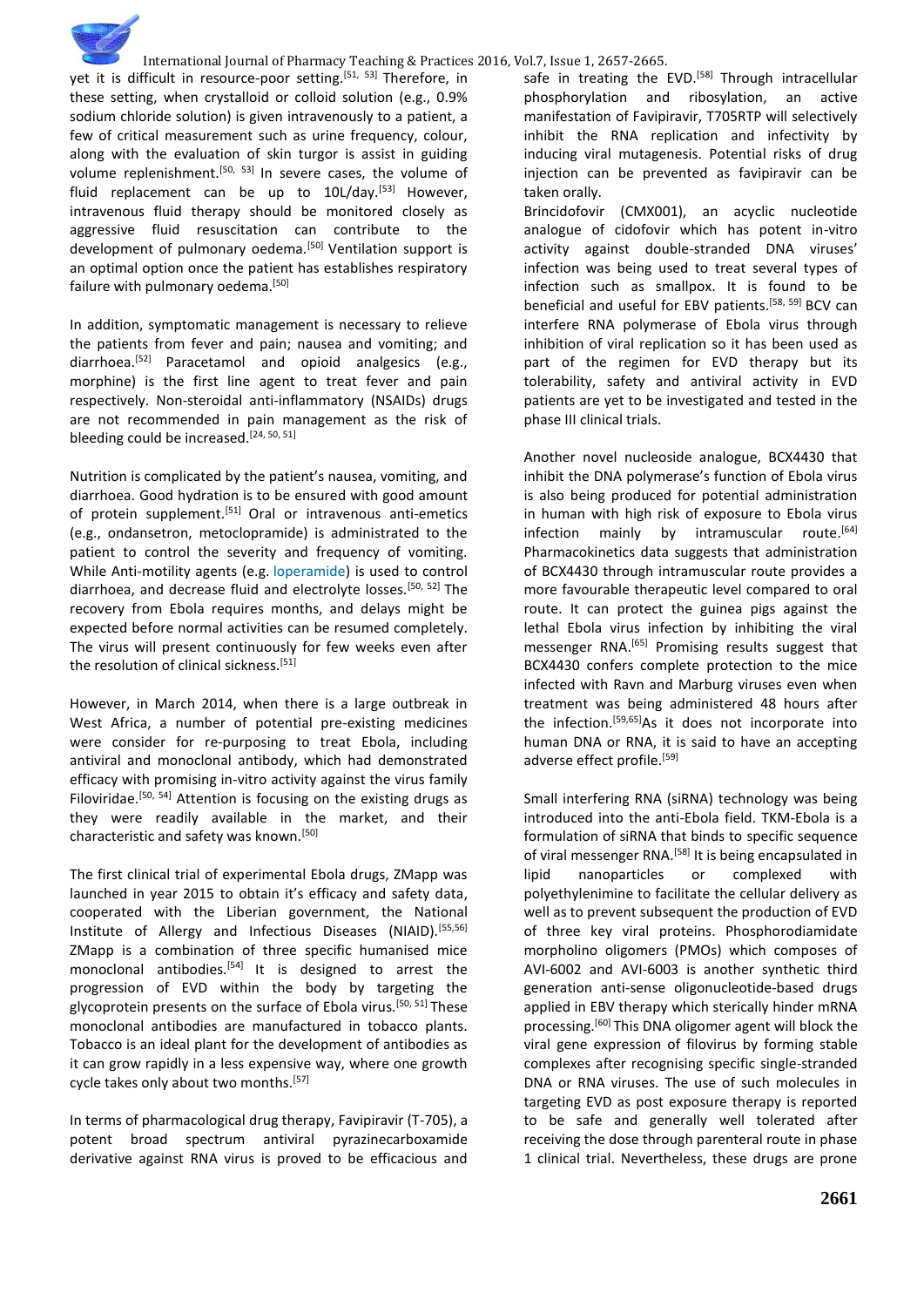

to have more genetic variations of virus compared to antivirals that target viral proteins such as antibodies due to the high mutation of RNA viruses at nuclei acid level.<sup>[60]</sup>

There are several new compounds that have been identified to have anti-Ebola activity. For instance, benzylpiperazine adamantane diamide derived compound can prevent viral glycoprotein from binding to the NPC1 and hence inhibiting the EBV entry into the cell. Toremifene and clomiphene which are selective estrogen receptor modulator that found to act as potential NPC1 and EVD inhibitor.<sup>[61]</sup> Clinically approved ion channel inhibitors like amiodarone, dronedarone and verapamil are recently being discovered to have anti-Ebola effect with proven efficacy in pseudo assay results by interfering the cell signalling pathway that functions to control and coordinate the viral entry. Amiodarone in particular can block the entry of filovirus with the dose of 1.5 to 2.5 mg/mL during the anti-arrhythmic therapy in human.<sup>[61, 62]</sup> Licensed anticoagulant includes recombinant human activated protein C (rhAPC) and recombinant nematode anticoagulant protein c2 (rNAPc2) can resolve coagulation diathesis caused by lethal Ebola infection and mainly used as a post-exposure treatment for EVD.

Whole blood collected from patients in the convalescent phase of infection or sometimes called convalescent sera or convalescent whole blood (CWB) is being employed as an empirical treatment for some EVD cases. Convalescent immune plasma was used to treat eight EVD patients during the outbreak in Kikwit, Democratic Republic of the Congo in which seven patients survived from the disease, suggesting a therapeutic benefit.[59] Patient who has been recovered from EVD can become a potential blood donor for CWB and donor's blood group as well as transfusion transmissible infections must be screened to ensure the administration of safe blood products in context of an Ebola outbreak. Only patients with confirmed EVD preferably in the early stage should be considered for CWB transfusion.<sup>[63]</sup> One unit of CWB (collected in a 350/450 mL blood collection bag) should be transfused for adult patients using standard transfusion procedure. Depending on the blood volume, a dose of 10 mL/kg could be used for pediatric CWB transfusion. Slow intravenous transfusion should be considered in every patients should be completed within 1 to 4 hours of commencement. Vital signs of acute transfusion reaction should be monitored closely and carefully particularly during the first 15 to 20 minutes. Measurement Ebola antibody level and viral load should be done by carrying out blood test to assess the effectiveness of this intervention. Some toxicity-related problems like transmission of contaminated or undetected pathogens to the EVD patients or acute lung injury might be identified after receiving convalescent sera-based therapy.<sup>[60]</sup>

The development of anti-EVD vaccines is paramount to prevent the spread of Ebola virus. The standard of EVD prevention packages must be implemented in order to prevent exposure of research participants to risk of EVD infection.<sup>[66]</sup> The prevention package includes providing effective personal protective equipment (PPE) and implementing protocols

regarding working conditions.<sup>[66]</sup> The transmission of multidrug-resistant bacterial organisms (MDROs) from the clothing and hands of healthcare personnel to patients could be prevented by PPE.<sup>[70]</sup> Care should be given to the PPE requirements of those wearing prescription glasses and the use of respirators when performing procedures that could cause aerolisation of infectious particles.[66]

Revised recommendations were announced by Centers for disease control and preventions regarding the variety of PPE required for caring of the patient with EVD, and instruction on the processes for wearing and taking off PPE.<sup>[70]</sup> They should wash their hands or use an alcohol-based sanitizer at multiple time points upon the removal of PPE. In order to reduce breaches in protocol, there should be a trained observer to supervise the donning and removal processes.<sup>[67]</sup> There are some characteristics for the optimum protective equipment for Ebola virus: (1) be impermeable to fluid, (2) cover all skin, (3) be easy to put on, (4) be easier to take off, (5) give best comfort for healthcare workers, and (6) be easier on disposal.  $[67]$ 

The infection control associated with the care of patients with EVD comprises of the utilization of an appropriate facility, provision of medical care in PPE, secure transport, laboratory preparation of specimens, waste disposal, and provisions for care outside the biocontainment facility.<sup>[68,</sup> Biocontainment facilities should be designed to allow healthcare personnel to treat patients with EVD while decreasing the possibility of secondary transmission. All healthcare providers must abide by safe and effective practices, participate in drill exercises, as well as show competency in infection control practices.[68] In addition, solid medical waste produced in the care of patients with EVD must be sterilised and disposed of in a safe manner.<sup>[68]</sup>

There are some prevention measures to decrease the risk of developing EVD: (1) restrict the movement of people and goods from epidemic areas, (2) Engage with prominent community leader to reduce demoralising perceptions, anxiety and stigma, (3) adopt a multi-disciplinary method such as social mobilization, case identification and management and infection control, (4) establish surveillance response systems through effective collaboration, cooperation from stakeholders, funding, and cutting-edge research for vaccine development.[69] The division of responsibilities is not limited to individuals, communities, nation, but it is through worldwide concerted efforts in controlling EVD effectively and reducing the impact of future Ebola outbreaks.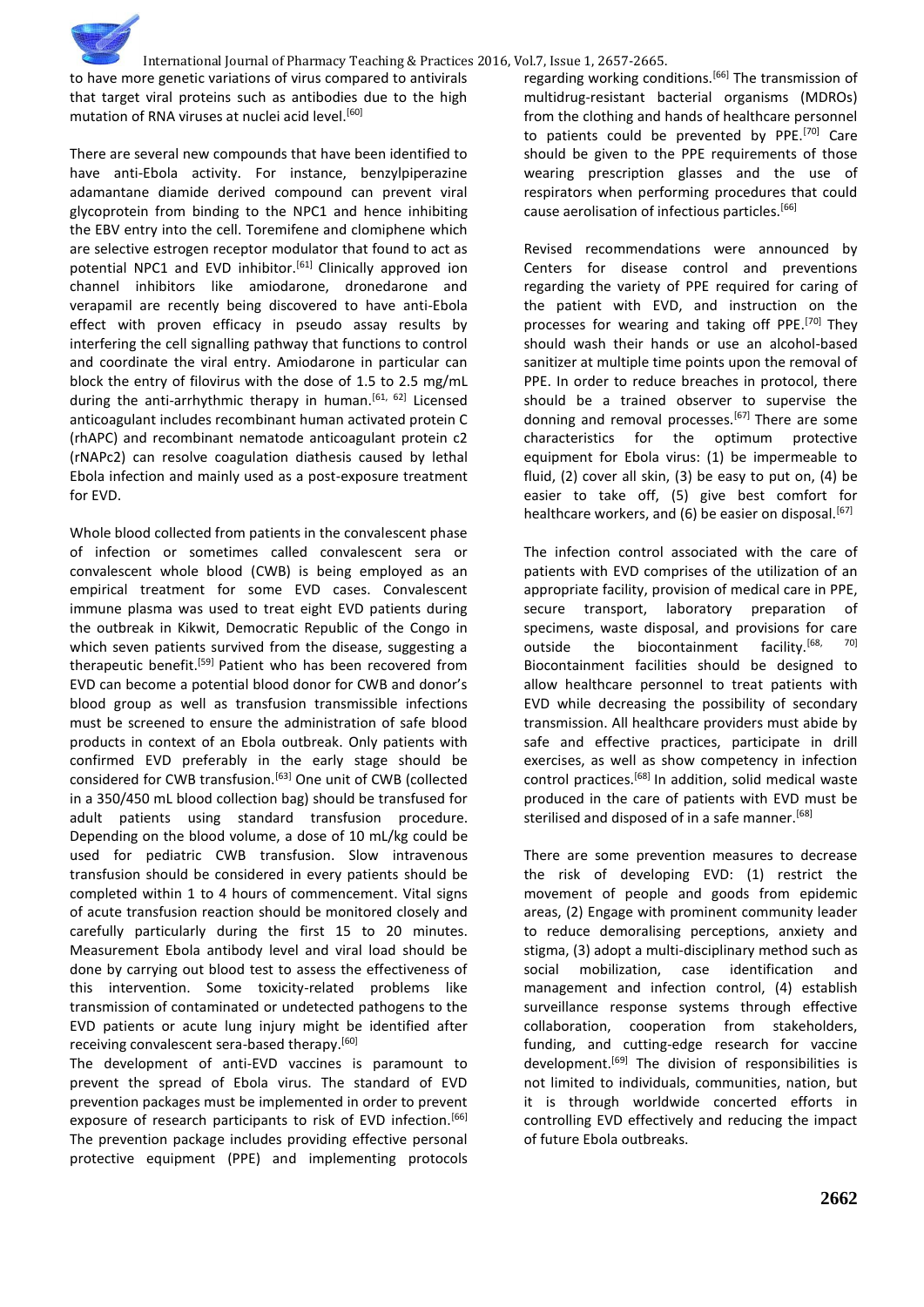## **Conclusion**

The review conclude that the efficient control and prevention of Ebola epidemic require adequate political support from the government as well as the establishment of a robust public health infrastructure and medical reserve. Strengthening of contact tracing and quarantine policies are also important for the prevention of EVD. There should be a well-designed disease surveillance system when a suspected case is reported. Given the elevated case-fatality rate and the absence of effective treatment, it is sensible to evade research ethics and develop the promising future of experimental vaccines.<sup>[71]</sup> The collection of clinical and epidemiological information of Ebola should be vigorous and systematic in the endemic affected areas.

It seem to be a daunting task to control the Ebola outbreak as it happens continuously in West Africa, making EVD an important public health issue in Africa. Tremendous efforts need to be focused on the development of promising vaccines and drugs. While public health prophylaxis is vital concern to prevent the transmission of EVD.A cooperation between the governments of different country and medical systems is required to achieve the prevention goal.

#### **References**

1. Ebola virus disease. (2016). [Blog] Government of Canada. Available

https://www.canada.ca/en/index.html?\_ga=1.168514273.193 3277797.1453897620.

2. Epidemiology and pathogenesis of Ebola virus disease. (2016). [online] Available at: [http://www.uptodate.com/contents/epidemiology-and](http://www.uptodate.com/contents/epidemiology-and-pathogenesis-of-ebola-virus-disease)[pathogenesis-of-ebola-virus-disease.](http://www.uptodate.com/contents/epidemiology-and-pathogenesis-of-ebola-virus-disease)

3. Rajak H, Jain D, Singh A, Sharma A, Dixit A. Ebola virus disease: past, present and future. Asian Pacific Journal of Tropical Biomedicine. 2015; 5(5): 337-343.

4. Council on Foreign Relations. Ebola Virus. (2016) [online] Available at: http://www.cfr.org/africa-sub-saharan/ebolavirus/p33661.

5. Who.int. WHO - Ebola virus disease: background and summary. (2016) [online] Available at: http://www.who.int/csr/don/2014\_04\_ebola/en/

6. First consult Clinical Key. Ebola and Marburg hemorrhagic fevers. (2016) [online] Available at: https://www.clinicalkey.com.ezp.imu.edu.my/#!/content/med ical\_topic/21-s2.0-2001376?scrollTo=%23heading0.

7. Emedicine.medscape.com. Ebola virus infection: Practice essentials, Background, Pathophysiology and Etiology. (2016) [online] at: Available at: http://emedicine.medscape.com/article/216288-overview.

8. Chp.gov.hk. Centre for Health Protection - Ebola Virus Disease. (2016) [online] Available at: http://www.chp.gov.hk/en/content/9/24/34397.html.

9. Healthline. Ebola Virus and Disease. (2016) [online] Available at: http://www.healthline.com/health/ebolahemorrhagic-fever#Overview1.

10. Sousa Z. Key features of Ebola hemorrhagic fever: a review. Asian Pacific Journal of Tropical Biomedicine. 2014; 4(11): 841-844.

11. Rob Brown. The virus detective who discovered Ebola in 1976. BBC World Service. 2014. Available at: [http://www.bbc.com/news/magazine-28262541.](http://www.bbc.com/news/magazine-28262541)

12. Altman L. There before Ebola had a name." The New York Times. October 6, 2014. Available at: [http://www.nytimes.com/2014/10/07/health/there](http://www.nytimes.com/2014/10/07/health/there-before-ebola-had-a-name.html?_r=0)[before-ebola-had-a-name.html?\\_r=0.](http://www.nytimes.com/2014/10/07/health/there-before-ebola-had-a-name.html?_r=0)

13. World Health Organization. Ebola haemorrhagic fever in Zaire, 1976. Report of an International Convention. Bulletin of the World Health Organization. 1978; 56(2): 271-293.

14. World Health Organization. Ebola haemorrhagic fever in Sudan, 1976. Report of a WHO/International Study Team. Bulletin of the World Health Organization. 1978; 56(2): 247-270.

15. Baron RC, McCormick JB, Zubeir OA. Ebola virus disease in southern Sudan: hospital dissemination and intrafamilial spread. Bulletin of the World Health Organization. 1983; 61(6): 997-1003.

16. Paschal KA, Alphonse UB, Kaiseuh AK. Ebola Virus Diseases in Africa: a commentary on its history, local and global context. Pan Afr Med J. 2015; 22(1): 18.

17.Jahrling PB, Geisbert TW, Dalgard DW, et al. Preliminary report: isolation of Ebola virus from monkeys imported to USA. Lancet. 1990; 335(8688): 502-505.

18. Hayes CG, Burans JP, Ksiazek TG, et al. Outbreak of fatal illness among captive macaques in the Philippines caused by an Ebola-related filovirus. American Journal of Tropical Medicine and Hygiene. 1992; 46(6): 664-671.

19. World Health Organization. Viral haemorrhagic fever in imported monkeys. Weekly Epidemiological Record. 1992; 67(24): 183.

20. Formenty P, Hatz C, Le Guenno B, et al. Human infection due to Ebola virus, subtype Côte-d'Ivoire: clinical and biological presentation. J Infect Dis. 1999; 179(1): S48–53.

21.Georges AJ, Leroy EM, Renaud AA, et al. Ebola hemorrhagic fever outbreaks in Gabon, 1994-1997: epidemiologic and health control issues. Journal of Infectious Diseases. 1999; 179: S65-75.

22. Khan AS, Tshioko FK, Heymann DL, et al. The Reemergence of Ebola Hemorrhagic Fever, Democratic Republic of the Congo, 1995. Journal of Infectious Diseases. 1999; 179: S76-S86.

23.Okware SI, Omaswa FG, Zaramba S, et al. An outbreak of Ebola in Uganda. Tropical Medicine and International Health. 2002; 7(12): 1068-1075.

24. Centers for Disease Control and Prevention. Ebola Outbreaks 2000-2014. CDC. Available at: http://www.cdc.gov/vhf/ebola/outbreaks/history/su mmaries.html.

25. World Health Organization. Outbreak(s) of Ebola haemorrhagic fever, Congo and Gabon, October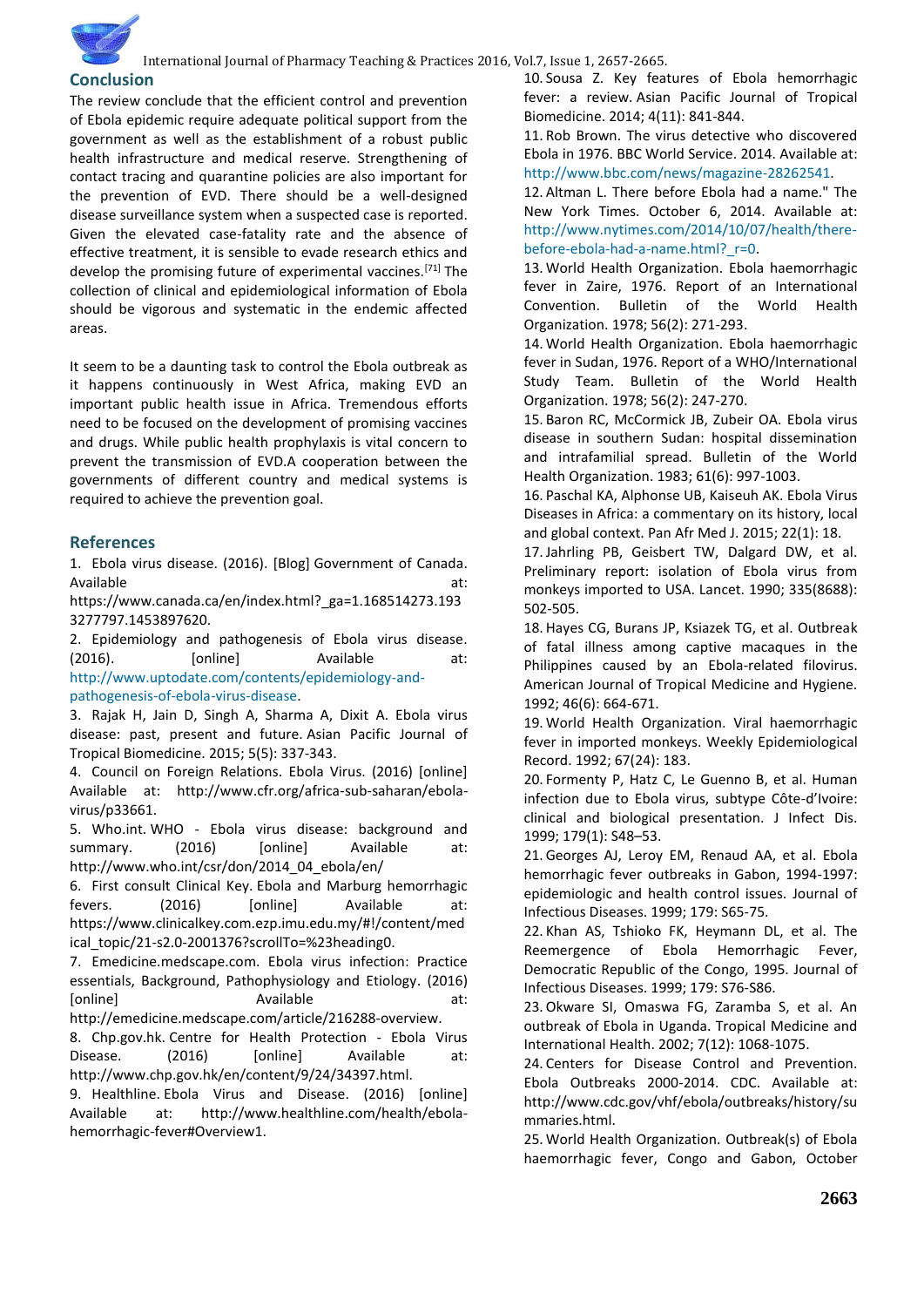

2001- July 2002. Weekly Epidemiological Report. 2003; 78(26): 223-225.

26. Formenty P, Libama F, Epelboin A, et al. Outbreak of Ebola hemorrhagic fever in the Republic of the Congo, 2003: a new strategy? Medecine Tropicale (Marseille). 2003; 63(3): 291- 295.

27. World Health Organization. Ebola haemorrhagic fever in the Republic of the Congo - Update 6. Weekly Epidemiological Record. 6 January 2004.

28. World Health Organization. Outbreak of Ebola haemorrhagic fever in Yambio, south Sudan, April-June 2004. Weekly Epidemiological Record. 2005; 80(43): 370-375.

29. World Health Organization. Ebola virus haemorrhagic fever, Democratic Republic of the Congo - Update . Weekly Epidemiological Record. 2007; 82(40): 345-346.

30. MacNeil A, Farnon EC, Morgan OW, et al. Filovirus Outbreak Detection and Surveillance: Lessons from Bundibugyo. Journal of Infectious Diseases. 2011; 204: S761- 767.

31. Albarino CG, Shoemaker T, Khristova ML, et al. Genomic analysis of filoviruses associated with four viral hemorrhagic fever outbreaks in Uganda and the Democratic Republic of the Congo in 2012. Virology. 2013; 442(2): 97-100.

32. FunkSullivan N, Yang Z, Nabel G. Ebola Virus Pathogenesis: Implications for Vaccines and Therapies. Journal of Virology. 2003; 77(18): 9733-9737.

33. Ebola virus disease. The Canadian Journal of Infectious Diseases & Medical Microbiology 2014; 5(3):128. Available from:

http://www.ncbi.nlm.nih.gov/pmc/articles/PMC4173971/

34. Shears P, O'Dempsey T. Ebola virus disease in Africa: epidemiology and nosocomial transmission. Journal of Hospital Infection. 2015; 90(1): 1-9.

35. Weyer J, Grobbelaar A, Blumberg L. Ebola Virus Disease: History, Epidemiology and Outbreaks. Current Infectious Disease Reports. 2015; 17(5).

36. Liu W, Li Z, Du Y, Cao G. Ebola virus disease: from epidemiology to prophylaxis. Military Med Res. 2015; 2(1): 7.

37. Towner J, Rollin P, Bausch D, Sanchez A, Crary S, Vincent M, et al. Rapid diagnosis of Ebola hemorrhagic fever by reverse transcription-PCR in an outbreak setting and assessment of patient viral load as a predictor of outcome. Journal of Virology. 2004; 78(8): 4330-4341.

38. Murray, Micheal J. Ebola Virus Disease: a review of its past and present. Anesthesia & Analgesia. 2015; 121(3): 798-809.

39. Richardson, Kathleen J. Ebola Virus Disease. Advanced Emergency Nursing Journal. 2015; 37(2): 102-115.

40. Moghadam SRJ, Omidi N, Bayrami S, Moghadam SJ, Alinaghi SAS. Ebola viral disease: a review literature. 2015; 5(4): 260-267.

41. Funk DJ, Kumar A. Ebola virus disease: an update for anesthesiologists and intensivists. Canadian Journal of Anesthesia. 2014; 62(1): 80-91.

42. Saeidnia S, Abdollahi M. Ebola hemorrhagic fever: current outbreak and progress in finding a cure. DARU Journal of Pharmaceutical Sciences. 2014.

43. Bradfute SB, Jahrling PB, Kuhn JH. Global Virology 1- identifying and investigating viral diseases. New York: Springer Science; 2015.

44. Lai KY, Ng WYG, Cheng FF. Human Ebola virus infection in West Africa: a review of available therapeutic agents that target different steps of the life cycle of Ebola virus. Infectious Disease of Poverty. 2014.

45. Kilgore PE, Grabenstein JD, Salim AM, Rybak M. Treatment of Ebola virus disease. Pharmacotherapy: The Journal of Human Pharmacology and Drug Therapy. 2015; 35(1): 43-53.

46. Ebola Virus Disease (EVD) Information for Clinicians in U.S. Healthcare Settings. 2016. Available from : [http://www.cdc.gov/vhf/ebola/healthcare](http://www.cdc.gov/vhf/ebola/healthcare-us/preparing/clinicians.html)[us/preparing/clinicians.html](http://www.cdc.gov/vhf/ebola/healthcare-us/preparing/clinicians.html)

47. Ebola (Ebola virus disease). 2016. Available from [: http://www.cdc.gov/vhf/ebola/diagnosis/](http://www.cdc.gov/vhf/ebola/diagnosis/)

48. Feldmann H, Geisbert T. Ebola haemorrhagic fever. 2012. Available from [http://www.ncbi.nlm.nih.gov/pmc/articles/PMC340](http://www.ncbi.nlm.nih.gov/pmc/articles/PMC3406178/) [6178/](http://www.ncbi.nlm.nih.gov/pmc/articles/PMC3406178/)

49. Cdc.gov. Treatment: Ebola Hemorrhagic Fever. 2016. Available from:

[http://www.cdc.gov/vhf/ebola/treatment/#](http://www.cdc.gov/vhf/ebola/treatment/) 50.Uptodate.com. Treatment and prevention of Ebola virus disease. 2016. Available from: [http://www.uptodate.com/contents/treatment-](http://www.uptodate.com/contents/treatment-and-prevention-of-ebola-virus-disease)

[and-prevention-of-ebola-virus-disease](http://www.uptodate.com/contents/treatment-and-prevention-of-ebola-virus-disease)

51. Emedicine.medscape.com. Ebola Virus Infection Treatment & Management: Approach Considerations, Supportive Care, Pharmacologic Therapy. 2016. Available from: [http://emedicine.medscape.com/article/216288](http://emedicine.medscape.com/article/216288-treatment#d1) [treatment#d1](http://emedicine.medscape.com/article/216288-treatment#d1)

52. Mohammed H. Ebola virus disease: Effects of respiratory protection on healthcare workers. Egyptian Journal of Chest Diseases and Tuberculosis. 2015; 64(3): 639-644.

53. Bestpractice.bmj.com. BMJ Best Practice. 2016. Available from: [http://bestpractice.bmj.com/best](http://bestpractice.bmj.com/best-practice/monograph/1210/treatment/step-by-step.html)[practice/monograph/1210/treatment/step-by](http://bestpractice.bmj.com/best-practice/monograph/1210/treatment/step-by-step.html)[step.html](http://bestpractice.bmj.com/best-practice/monograph/1210/treatment/step-by-step.html)

54. World Health Organization. Guidance for Ebola survivors. 2016. Available from: [http://www.who.int/csr/resources/publications/ebo](http://www.who.int/csr/resources/publications/ebola/guidance-survivors/en/) [la/guidance-survivors/en/](http://www.who.int/csr/resources/publications/ebola/guidance-survivors/en/)

55. Parshlye L. ZMapp: The experimental Ebola treatment explained. Popular Science. 2014.

56. Cooper B, Boni M, Pan-ngum W, Day N, Horby P, Olliaro P, et al. Evaluating clinical trial designs for investigational treatments of Ebola virus disease. PLoS Med. 2015; 12(4): e1001815.

57. Briggs B. Ebola Treatment: how big tobacco and the military came together. 2014. Available from: [http://www.nbcnews.com/storyline/ebola-virus](http://www.nbcnews.com/storyline/ebola-virus-outbreak/ebola-treatment-how-big-tobacco-military-came-together-n173311)[outbreak/ebola-treatment-how-big-tobacco](http://www.nbcnews.com/storyline/ebola-virus-outbreak/ebola-treatment-how-big-tobacco-military-came-together-n173311)[military-came-together-n173311](http://www.nbcnews.com/storyline/ebola-virus-outbreak/ebola-treatment-how-big-tobacco-military-came-together-n173311)